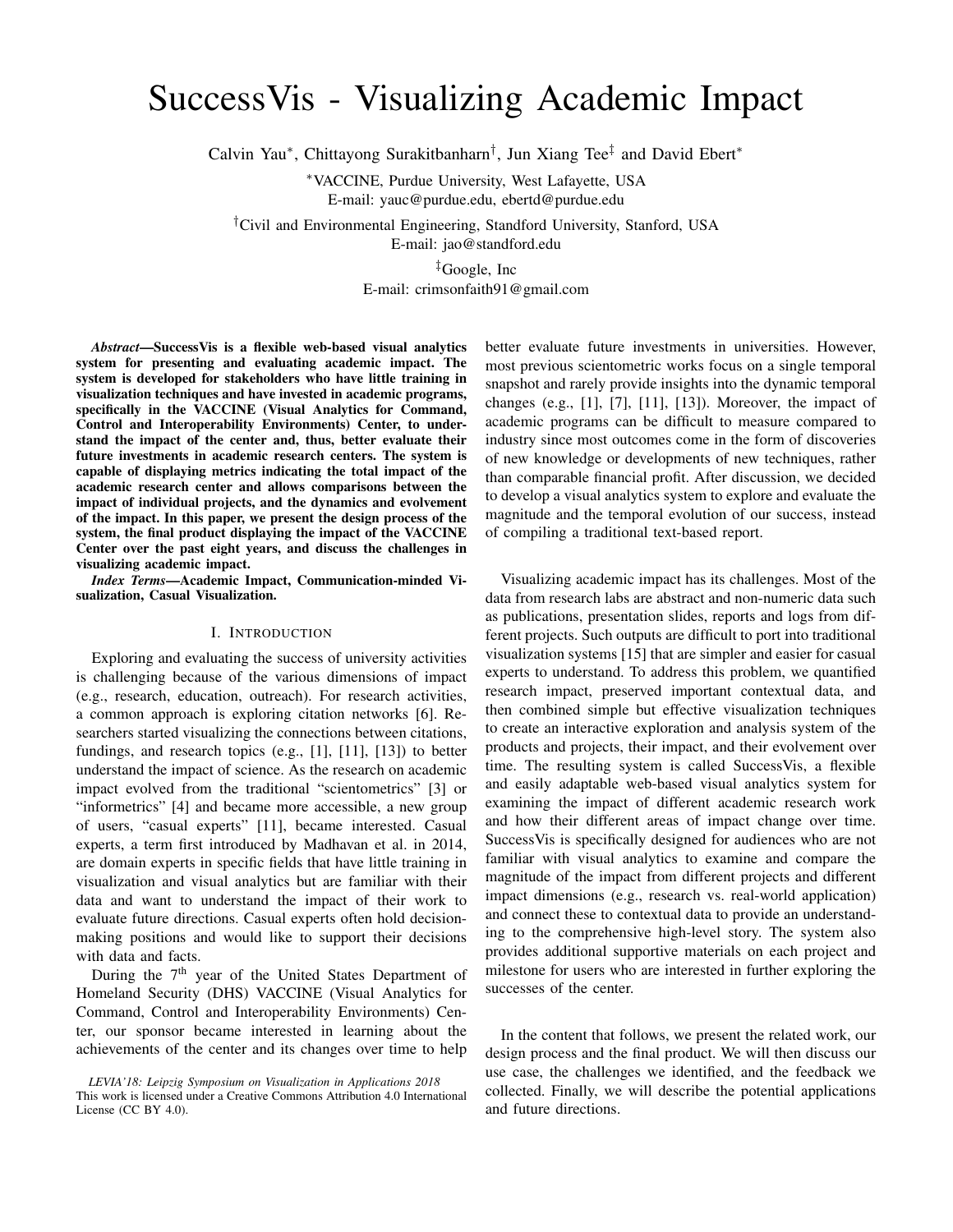#### II. RELATED WORK

Eugene Garfield first introduced the idea of impact factor [6] in 1955 from the study on Citation Indexes for Science. Scientists and published papers within certain fields of study were ranked and compared using the impact factor. The impact factor is, however, often misused [5], and is more appropriate for comparing researchers or research works rather than understanding the impact and its dynamics. It is also limited to achievements related to publications, and academic impact should consider more than just publications.

Borner and Scharnhorst [1] reviewed different science conceptualizations used for comparing existing datasets and models. These visualizations, however, mostly focus on the relations and the connections between different topics or specific works and are not fitting for visualizing the development of impact from a specific center.

CoE-Explorer [7] was created to help DHS program managers analyze and present the research works within DHS network of Centers of Excellence, led by multiple universities, to external policy makers. The system visualizes details of individual centers, projects, and investigators. Its primary output, however, provides the general themes as an overview of the different works within the research organization, rather than a better understanding of the research works and their impact.

STAR Metrics [13] is a repository of data and tools that allows users to examine the funding and impact of federal investments across the United States. It allows users to drill down into the data by location, organization, topic, project, etc. The visualization tools serve more as filters and the data remains to be displayed in a spreadsheet and text description format. The impact unfortunately only considers the final list of publications and patents.

Similarly, Madhavan et al. [11] created DIA2 to help casual users, specifically program managers and academic staffs at the National Science Foundation, explore research funding portfolios. The system focuses on organizational structures, collaboration networks, fundings and awards received. Users can get a glimpse of the impact of a particular portfolio over the years through simple statistical graphs such as a bar graph on the number of awards received, the amount of fundings received, or the number of collaborators per year. It, however, does not incorporate contextual data and does not support analysis and comparison of the different fields of impact within a portfolio or between different portfolios.

IBM developed a free online data visualization tool, Many Eyes [12], that targets mass users with any good set of data but have no programming or technical expertise, which fits the description of the casual experts for our work. Unfortunately, the system works better with numerical data and provides the list of visualization techniques based on the data provided. Users will need to have enough knowledge on the strength and possible confusion of each technique and will be limited to only the techniques the system can provide.

# III. DESIGN PROCESS

#### *A. Desired Output*

To present academic impact, our first step was to decide on the desired output. An interactive visual analytics system allows its users to explore large and complex datasets and obtain insights that aids decision making [14]. Being able to interactively filter and examine the center's impact in different areas visually can be more effective than examining numbers and text over spreadsheets or paragraphs when exploring the outcome of investments. Our goal is to, through providing a visual analytics system, effectively communicate the scale, the temporal changes, and the context of the impact from the VACCINE Center in different areas and provide an intuitive visual analytics experience for casual experts to obtain insights and support decision makings.

# *B. Data Compilation*

Determining what data was available and categorizing it was a key step in our design process. Most of the data we were able to collect from our center universities and research came from our annual reports to the sponsor. Through the reports, we obtained information such as the publications produced, important presentations, patents received for each project and lists of funded students from each partnering universities. There were also monthly newsletters and lists of seminars and presentations from the center, as well as different presentation slides, flyers, video demonstrations, software systems and logs from the different projects. These were mostly non-numeric contextual data.

To visualize this available contextual data using more commonly understandable techniques that typically requires numeric data, we needed to separate the data into quantifiable data, contextual data, and supportive materials. Quantifiable data are variables whose significance and magnitude are positively correlated and can be represented in or transformed into a countable manner. For example, the amount of funding a center obtains may be proportional to the outside interest in its research work. Quantifiable data can be directly supported by traditional visualization techniques that are common to general audiences, including line graphs and bar charts. Contextual data are variables whose significance are not directly represented by their count and require more content to provide insight. For example, a prestigious award might be more significant than multiple less prestigious awards. Contextual data can be presented using short text descriptions, annotations, or glyphs – representations that do not require extensive training in visual analytics to understand or use. Finally, supportive materials, such as a recorded demonstration of a working system or the paper from a research discovery, provide additional details into the story for the impact variables.

From the list of publications, we acquired the number of publications per year for each project, and then determined the number of citations per year. From VACCINE's annual reports and quarterly newsletters, we estimated the number of important presentations. From the system logs, we either obtained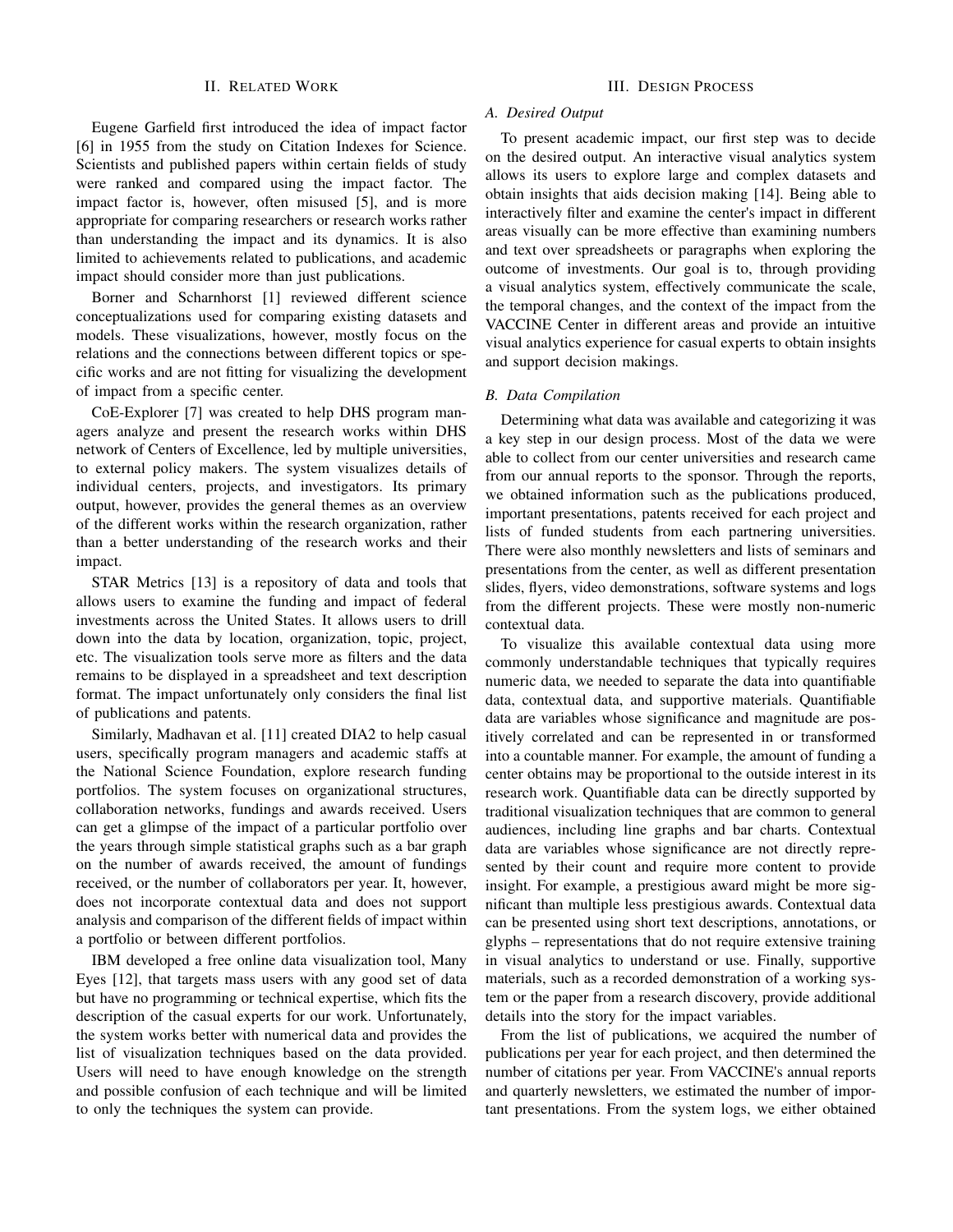the exact number of users based on the accounts created or estimated the number of users based on the unique download IP addresses. Given the variety of sources and media and activity knowledge needed, human intervention was needed to generate the statistical data. Tools such as Wrangler [9] may be able to reduce the degree of human-effort and make this process more accessible. We also collected contextual data such as project milestones, start dates and end dates, significant project transitions, workshops hosted, competitions participated and awards received from annual reports and newsletters. The contextual information would be presented using short text descriptions and glyphs and connect to the visual components by date and project. Finally, there were additional supportive materials such as posters, presentation slides, and videos that could be attached to relevant textual data for further investigations.

Since we aimed to present multiple projects from the center, we needed to find the data fields commonly shared, and therefore comparable, that could represent the scale of impact. After examining the amount of data from each data field for our main projects, we finalized on four fields or areas of impact: publication counts, citation counts, presentation counts, and user counts. All four fields, besides user counts on rare occasions, are fairly common across the different types of academic projects and cover a variety of impact types. The number of publications reflects the novelty and depth of the research work, the number of citations reflects the relevance to other research works, the number of presentations reflects the interest from the outside world, and the number of users reflects the practicality of the research output.

# *C. Visualization*

With the collected data grouped and organized, our next step was to design a visual display that can incorporate and present the three groups of data (quantifiable, contextual, and supportive) we collected for the different projects. We focus our visualization mainly on the quantifiable data, encoding the magnitude and time span of the different impact types. Since we are not only interested in the final comparison, but also on how the different types of impact change over time, we considered multiple time-series-focused techniques to visualize our data.

We selected a stacked graph using the ThemeRiver layout [2] to visualize the scale of impact and its changes over time, as the strength of ThemeRiver graph lies in visualizing thematic variations in both individual topics and groups of topics over time [8]. Such strength fits our need in showing both the impact of the center as a whole, the impact of individual projects, and the different types of impact from each project in a measurable and comparable manner. Being able to see the impact in different areas for different project categories is helpful for investors to evaluate the direction and the timespan of their next investment. ThemeRiver is also similar enough to traditional line graphs for casual experts to use effectively.

We then combined the idea of project timeline into ThemeRiver to incorporate the milestone information that is connected to the quantifiable impact by time and project. To further support the visualization with contextual data we created an interactive system that presents the data and provides additional information on the projects and more details and supportive materials on the milestones. A hover-highlight functionality is added to connect the substreams to the highlevel project story and address the challenge in scalability as the number of substreams increases. Glyphs and tooltips with short text description are also overlaid on top of the streams to connect to the detailed stories.

#### *D. User-Centered Design*

We designed our system with an iterative and incremental development approach [10]. We first presented a mock-up to our sponsor. From their feedback, we created a prototype system. After the second iteration of feedback with the prototype, we refined the design and populated it with three major projects from the VACCINE Center. With the following feedback, we populated the full data and continued demonstrating our refined system to our sponsor then incorporating their feedback back into the system. To ensure the design appeals to casual experts, we also reached out to a Purdue University Interaction Design & Industrial Design team to improve our color choices and glyph designs for the milestone icons used in the system.

We distributed the work on collecting and filtering the milestone contextual data to administrative staff, instead of the researchers, to minimize the possibility of bias on what would be considered as important stories to tell. For example, researchers see the discovery and overcoming of roadblocks during a project as important achievements, while sponsors pay more attention to project launches, transitions, and awards. It is important that the information our system provides is relevant to the audience rather than the presenter.

Finally, to make the system usable over time as center activities continue, and to make it beneficial to other centers without redevelopment, we decided to create a system that is simple to update and flexible to adapt to different fields and measure. We also decided to make the system web-based to avoid installation issues and enable easy access from anywhere for use and presentation. The system stores data and populates the user interface through spreadsheets for ease in updating, exporting from databases, etc.

# IV. SYSTEM

Figure 1 displays the system consisting of three parts: (1) a Project Slideshow (Figure 1a) that gives summary highlights for each projects, (2) an Impact Stream Graph (Figure 1b) that displays the magnitude of the impact and its changes over time for the different projects or types of impact, and (3) a Milestone Details View (Figure 1c) that allows users to read the milestone story in more detail and access the attached supportive materials.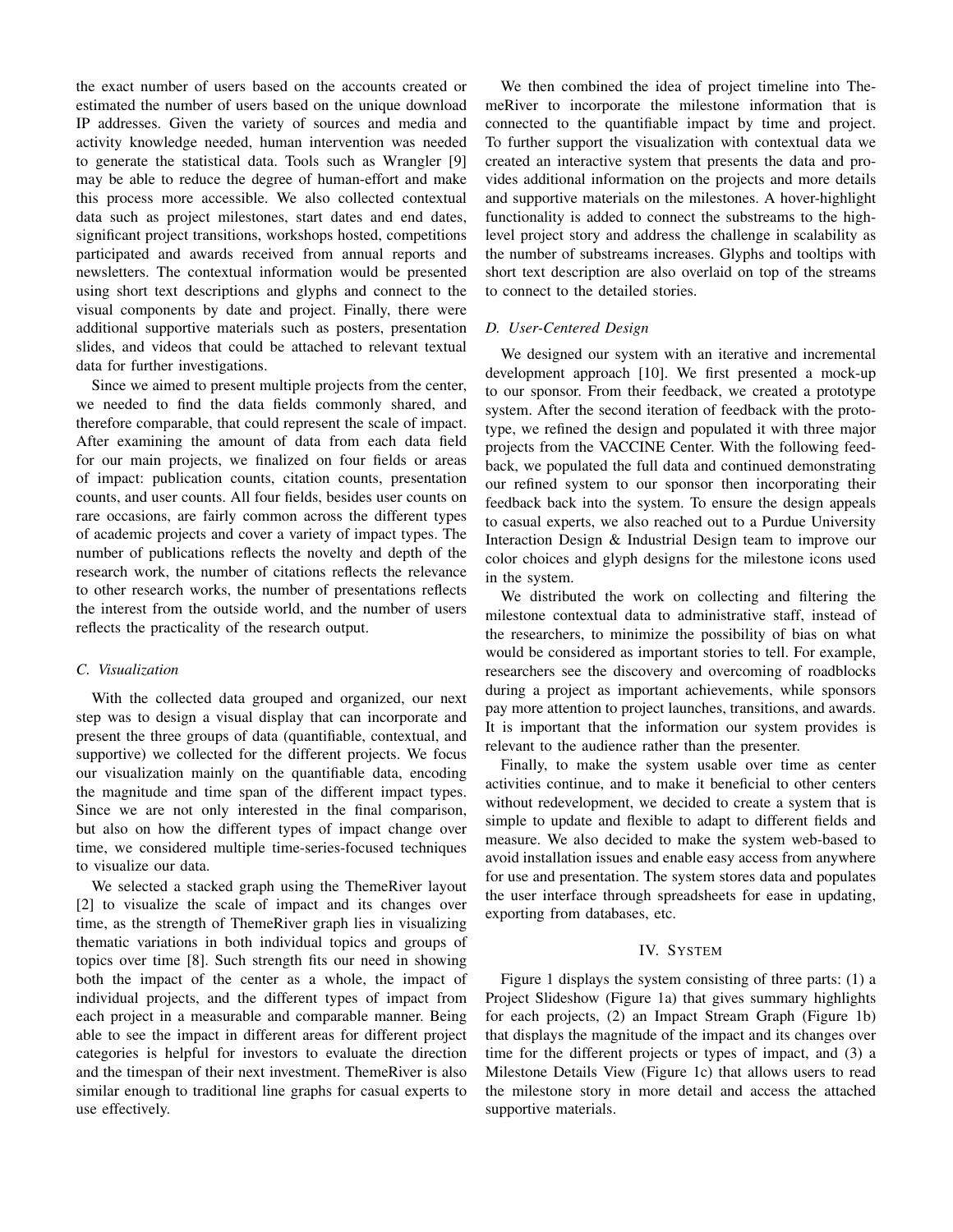

Fig. 1. The SuccessVis system contains three connected views.

# *A. Data Spreadsheet*

To populate the system, a few specific spreadsheets have to be generated:

- slideshow.csv stores the Project Slideshow information. It includes, for each project, its project name, start date, end date, project description, and an additional media link.
- gauges.csv stores the subjects and the values of the three takeaway values on the right side of the Project Slideshow.
- metrics.csv stores an index number and a corresponding name for each tab the Impact Stream Graph displays.
- visualization\_data\_x.csv, where x is a positive integer, stores the actual data of a tab in the Impact Stream Graph.

Its fields include a topic key, a topic value, a date, a milestone summary, a milestone glyph, and a milestone link.

milestone\_legend.csv stores the paths to the milestone glyph image files and their corresponding milestone categories, then uses the data to generate the legend at the bottom of the Impact Stream Graph.

# *B. Visual Analytics*

The three components of SuccessVis (Project Slideshow View, Impact Stream Graph, and Milestone Details View) combine and link the numeric data, the contextual data, and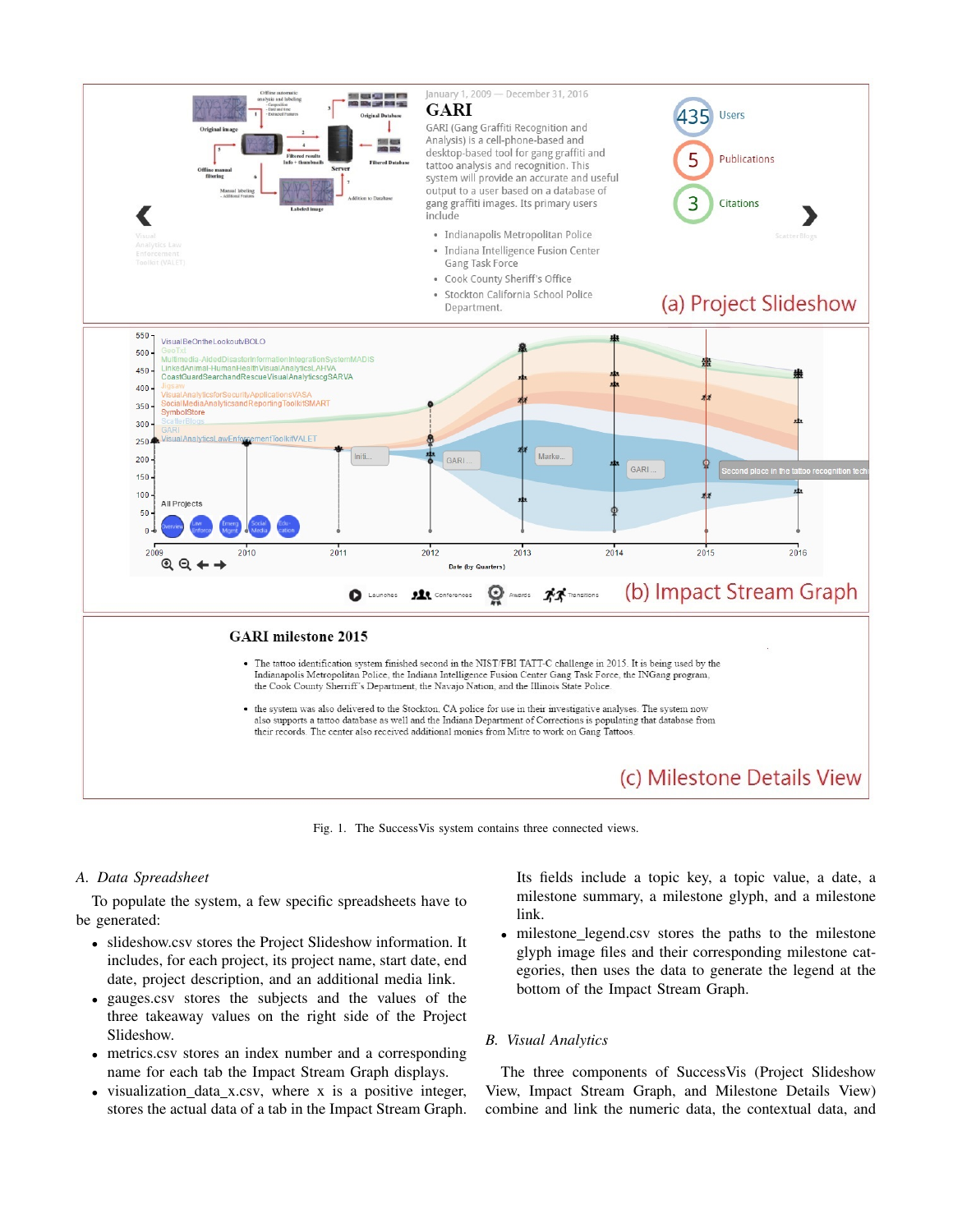

Fig. 2. SuccessVis displaying the impact breakdown of (a) the Social Media Category and (b) the project SMART.

the supportive materials to provide a full picture of the center's impact:

*1) Project Slideshow View:* Project Slideshow View includes three subcomponents: project description, external media, and takeaway values. The project description, displayed in the middle of the Project Slideshow, provides a summary of the purpose, the output, and the partners of the project. The external media, displayed on the left side of the Project Slideshow, is capable of displaying an image, a video, or a PDF file as long as a valid link address is stored in the spreadsheet. The takeaway values are located on the right side of the Project Slideshow. It provides the users with values on the project as a whole. The slideshow starts off with an initial slide on the center itself, then lists the projects ordered from left to right in chronological order. Users can click on the left or the right arrows to navigate through the projects. A fainted summary that includes the project name and timespan of the next/previous project, located under the arrows, will be highlighted when users hover the mouse over the arrows. The project the slideshow is displaying will also be highlighted on the Impact Stream Graph if it is included in the selected tab.

*2) Impact Stream Graph:* Impact Stream Graph displays the impact of the center's work. It is capable of displaying multiple tabs of impact, which are selected through the blue circle icons on the lower left corner, allowing users to display and examine impacts from different projects and categories. Tab one displays all the projects' collective impact, as seen in Figure 1b, showing how the impact from the center as a whole has evolved. The substreams represent the total impact of each project showing the proportion of their contributions to the overall impact of the center. The x-axis encodes time, while the unit for the y-axis depends on the subjects or metrics displayed. The two axes enable quantitative comparative analysis. While examining the VACCINE projects, we grouped the projects into different categories such as law enforcement, resource allocation, and social media. In

Figure 2a an user has selected the Social Media tab, leading the Impact Stream Graph to display the collective impact of GeoTxt and SMART from the Social Media category and the proportion they each contributed to the combined magnitude. By double clicking on the larger substream that represents SMART or by clicking the SMART tab icon, the graph will display a project impact breakdown with the substreams being the different impact fields, as shown in Figure 2b, allowing the user to better understand what areas the projects have a stronger impact on. While the system currently does not support adding weights directly to the different metrics or projects, weighted comparison or direct comparison between specific metrics can be easily added as new tabs with new spreadsheets.

Different icons are placed on top of the stream graph at the corresponding time to show important milestones each project achieved. The different glyphs represent different categories of milestones such as project launching, transitions, and awards. By hovering over a milestone icon, a summary of the milestone story will be displayed. By clicking on the milestone icon, a detailed description of the milestone will be displayed in the Milestone Details View, as shown in Figure 1c. When a project is highlighted, either through the slideshow or through hovering the mouse over the substream, the milestone icons belonging to the project will be highlighted to help users better connect the projects and the milestones.

*3) Milestone Details:* Milestone Details View provides a more in-depth description of milestones. It also displays other important events that happened during the same timeframe that are unable to be displayed on the the milestone summary in the Impact Stream Graph. Milestone Details View takes a web URL link and displays it in an iframe when its corresponding milestone icon is clicked. By displaying a webpage, it is capable of not only explaining the milestone stories in more detail, but also embedding images, videos, external links, or other attachment files for users to examine.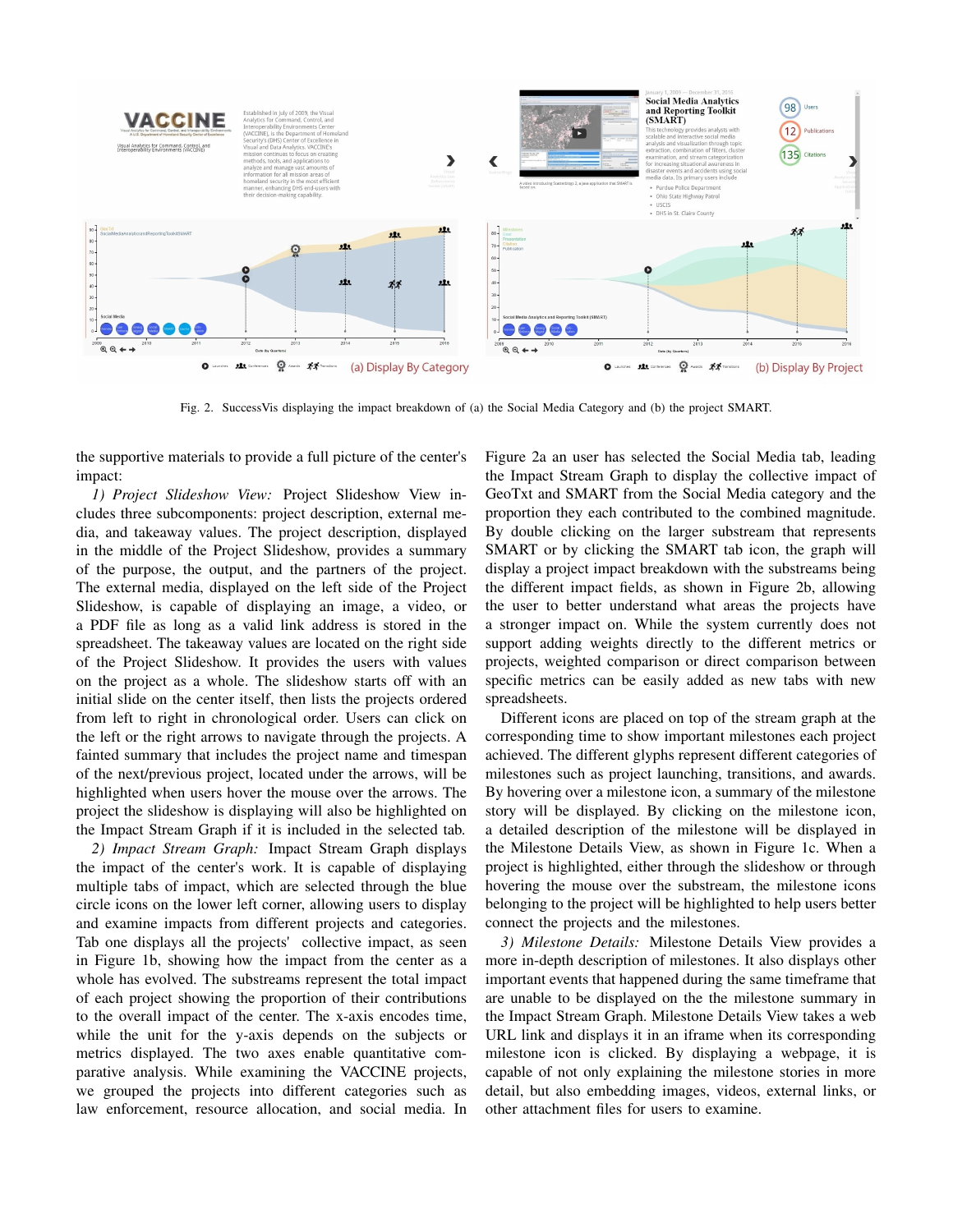# *A. Use Case*

We used SuccessVis to visualize the impact of VACCINE Center from the past eight years. We selected 11 major projects to display in the system to learn about the strengths and weaknesses of the different projects and project categories regarding impact. For example, by examining the law enforcement category, we can see three of the four projects have more users compared to most of the projects, indicating that the law enforcement projects have a strong impact in the work field. We can also examine how the proportions of different impact fields from a project changed as time progress. For example, In Figure 2b, we can see how around the year 2015, SMART's users started increasing more dramatically while the number in presentations and citations started decreasing, indicating the overall impact transitioned from a more theoretical interest into more practical uses after about three years of development. By performing similar analyses across different projects among different categories, our sponsor can better evaluate and consider the progress in the field and timespan for their future investments. Moreover, they can identify successful project patterns for evaluating new projects that may appear to be progressing slowly.

# *B. Generalizability*

Our system has been designed to be adaptable to other academic centers. Three out of the four impact types are collected from common products of most academic research centers. The user count and other possible impact factors not included can be easily added or removed using our populate-through-spreadsheet method. While the system does not currently support automated source material conversion directly, the process can be replicated manually and is easily semi-automated through periodic data collection, rather than gathered at the end of the period of interest.

## *C. Challenges*

In spite of our initial system, there remain challenges to be solved such as:

- Data frequency: Paper publications and citations often happen at the rate of one every few months, while new users and presentations vary between the different projects. If we input the stream graph data by month, we could end up with multiple zeros, which creates unattractive visuals and may not present the impact of the publications and citations fairly. However, when we input the data by year, we can only display one milestone icon per project per year due to the limitation of the spreadsheet-filled system. Multiple milestones of different kinds could occur within the same year, and it is difficult to represent the different events with just one icon.
- Limited usable data fields: To ensure reasonable comparison between the impact magnitudes of different projects, the project impacts have to share the same quantifiable

data fields. We thus are limited to only the data that exists for all the projects we plan to display.

- Combining impacts: To compare the impacts from different projects, we need a representative overall impact value for each project. To not be biased toward a specific field, we add up the four different fields of impact to get an estimated project impact. However, the four fields do not share the same units or standardized weights, and adding up the fields makes the actual measurement confusing. If we instead normalize the different fields before adding them up, the comparison between the project magnitudes will not be accurate.
- Project duration: Not all the projects share a similar amount of data. A simple spreadsheet may be more effective for short projects than the system. But how to decide on the threshold is difficult.

# *D. Initial Feedback*

After initial presentations of our system with VACCINE's eight-year data, our sponsor, the Science and Technology directorate of the United States Department of Homeland Security, indicated appreciation for the storytelling aspects of the system and the ease to understand and compare the overall picture of the center and its projects. The sponsor also expressed interest in having us provide a system template and user guide to distribute to other sponsored academic research centers to showcase their center impact. The sponsor was interests in learning more about the educational impacts. To respond to this request, we collected data regarding courses and students benefited from the fundings and inserted it into the system as an additional and standalone project.

We had the chance to present this work to faculties from other universities. Many of them discussed with us the possibility to access the system and the opportunity to populate their own research impact. We hope to collaborate with them in the future to further evaluate and improve our system.

One feedback expressed concern about a potential color matching issue between the takeaway values in the Project Slideshow and the impact type in the Impact Stream Graph. This is, unfortunately, a result of the approach to populating the system through dynamic spreadsheets. Linking the repeated fields between the takeaway values in the Project Sideshow and the fields in the Impact Stream Graph is currently not supported. We aim to resolve this issue in future work.

## VI. CONCLUSIONS AND FUTURE WORK

In this paper, we presented a visual analytics system for evaluating the magnitude and temporal evolution of academic impact. The primary target audience of this system includes stakeholders who want to evaluate their future investments in academic research. We grouped the unconventional and unorganized data collection from a research center into quantifiable data, contextual data, and supportive materials and visualized the three groups of data using a Project Slideshow, Impact Stream Graph, and a Milestone Details View. The result is